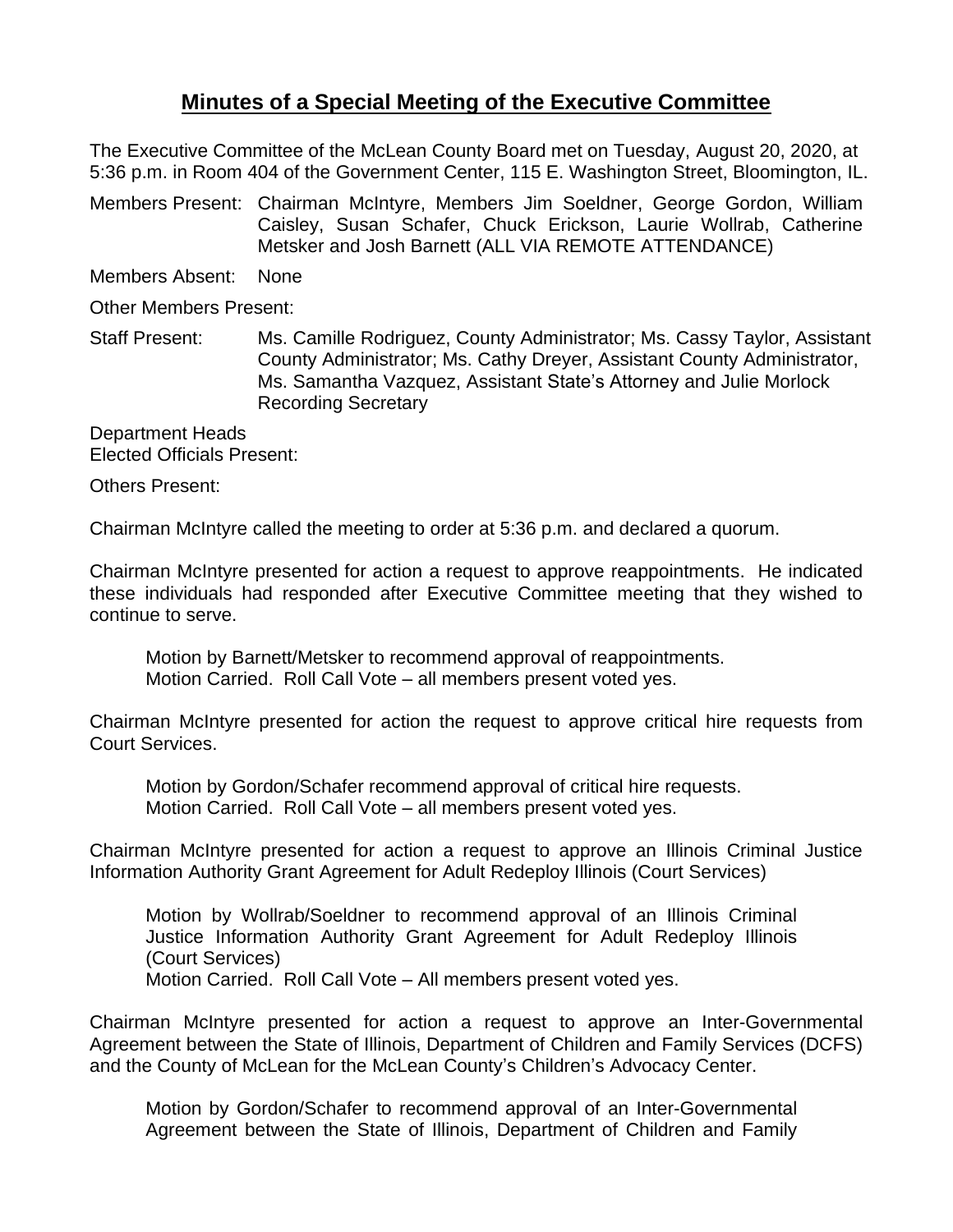Executive Committee – Special Meeting August 18, 2020 Page 2

> Services (DCFS) and the County of McLean for the McLean County's Children's Advocacy Center. Motion Carried. Roll Call Vote - All members present voted yes.

Chairman McIntyre presented for action a request to approve a Grant Agreement between the Children's Advocacy Center of Illinois and the Children' s Advocacy Center of McLean

County.

Motion by Wollrab/Metsker to recommend approval of a Grant Agreement between the Children's Advocacy Center of Illinois and the Children' s Advocacy Center of McLean County.

Motion Carried. Roll Call Vote – All other members present voted yes.

Chairman McIntyre presented for action a request to approve a Resolution Authorizing Execution and Amendment of the Federal CARES Act Section 5311 Grant Agreement.

Motion by Metsker/Soeldner to recommend approval of a Resolution Authorizing Execution and Amendment of the Federal CARES Act Section 5311 Grant Agreement. Motion Carried. Roll Call Vote –all members present voted yes.

Chairman McIntyre presented for action a request to approve a Resolution Authorizing Execution and Amendment of the Downstate Operating Assistance Grant Agreement.

Motion by Soeldner/Gordon to recommend approval of a Resolution Authorizing Execution and Amendment of the Downstate Operating Assistance Grant Agreement.

Motion Carried. Roll Call Vote – all members present voted yes.

Chairman McIntyre presented for action a request to approve an Emergency Appropriation Ordinance Amending the McLean County Fiscal Year 2020 Combined Appropriation and Budget Ordinance for Fund 0107.

Motion by Schafer/Barnett to recommend approval of an Emergency Appropriation Ordinance Amending the McLean County Fiscal Year 2020 Combined Appropriation and Budget Ordinance for Fund 0107. Motion Carried. Roll Call Vote – all members present voted yes.

Chairman McIntyre presented for action a request to approve a Resolution of the Mclean County Board Continuing the Declaration of a Disaster Pursuant to Section 11 of the Illinois Emergency Management Agency Act.

Motion by Gordon/Wollrab a Resolution of the Mclean County Board Continuing the Declaration of a Disaster Pursuant to Section 11 of the Illinois Emergency Management Agency Act.

Motion Carried. Roll Call Vote – all members present voted yes.